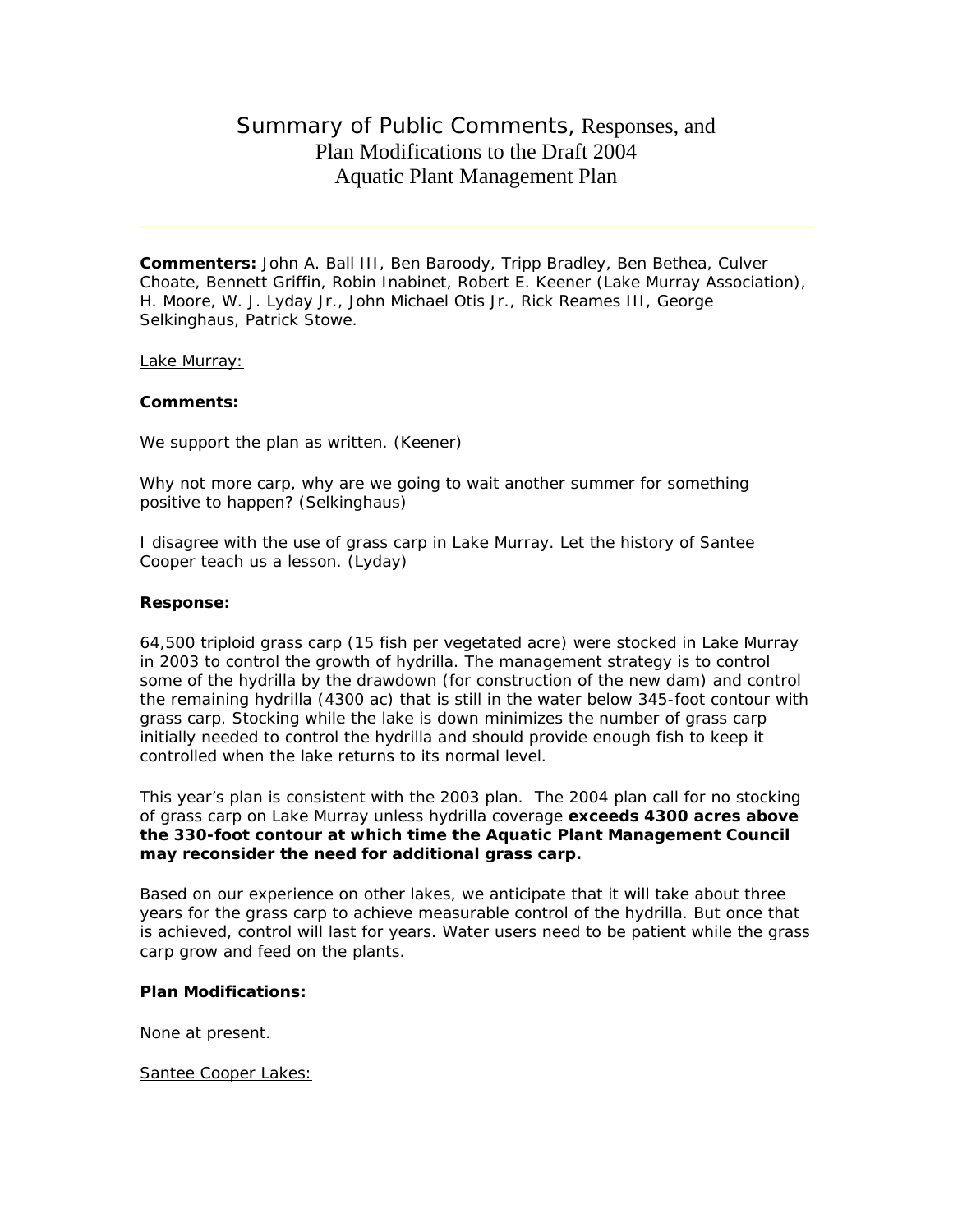# **Comments:**

Santee Cooper is a desert; too many carp caused it. Don't release any more carp. (Inabinet)

Don't eradicate plants above I-95 Bridge this will likely result in lower numbers of ducks. (Bethea)

Hydrilla is an attribute and eliminating it is a severe destruction of waterfowl habitat. (Moore, Ball)

Oppose the use of grass carp in the Santee Cooper lakes. (Bradley, Reames)

### **Response:**

The language in the draft plan is consistent with the comments not to stock more grass carp in the Santee Cooper Lakes. No additional grass carp are planned for 2004, but the Council may reconsider the need for additional fish if hydrilla regrowth and regrowth potential warrants it.

The long-term management strategy for hydrilla control in the Santee Cooper Lakes is to maintain a sufficient number of grass carp in the system to keep hydrilla suppressed while allowing desirable native vegetation to flourish. The DNR and Santee Cooper recognize that although the grass carp have been effective in controlling hydrilla they have also controlled many desirable submersed aquatic plant species. In response to this concern, the agencies have signed an agreement that identifies management goals and objectives that try to maintain 10% of the lakes' surface area as beneficial vegetated habitat for fish, waterfowl and other aquatic organisms. The Aquatic Plant Management Council has adopted the management agreement as part of the long-term management strategy for the Santee Cooper Lakes and has included it in the final 2004 Aquatic Plant Management Plan. An important part of the agreement between the agencies is accurate and timely monitoring of aquatic vegetation. The agencies will work together in developing a monitoring work plan. Decisions regarding subsequent stocking of grass carp will be determined by the Council following assessment of monitoring results by DNR, Santee Cooper, and other agency representatives on the Council.

#### **Plan Modifications:**

None at present.

General:

#### **Comments:**

The irresponsible use of grass carp in this state causes the destruction of waterfowl habitat. (Otis, Stowe)

Waterfowl numbers are decreasing due to the use of grass carp to control aquatic vegetation. (Baroody, Griffin, Ball, Choate)